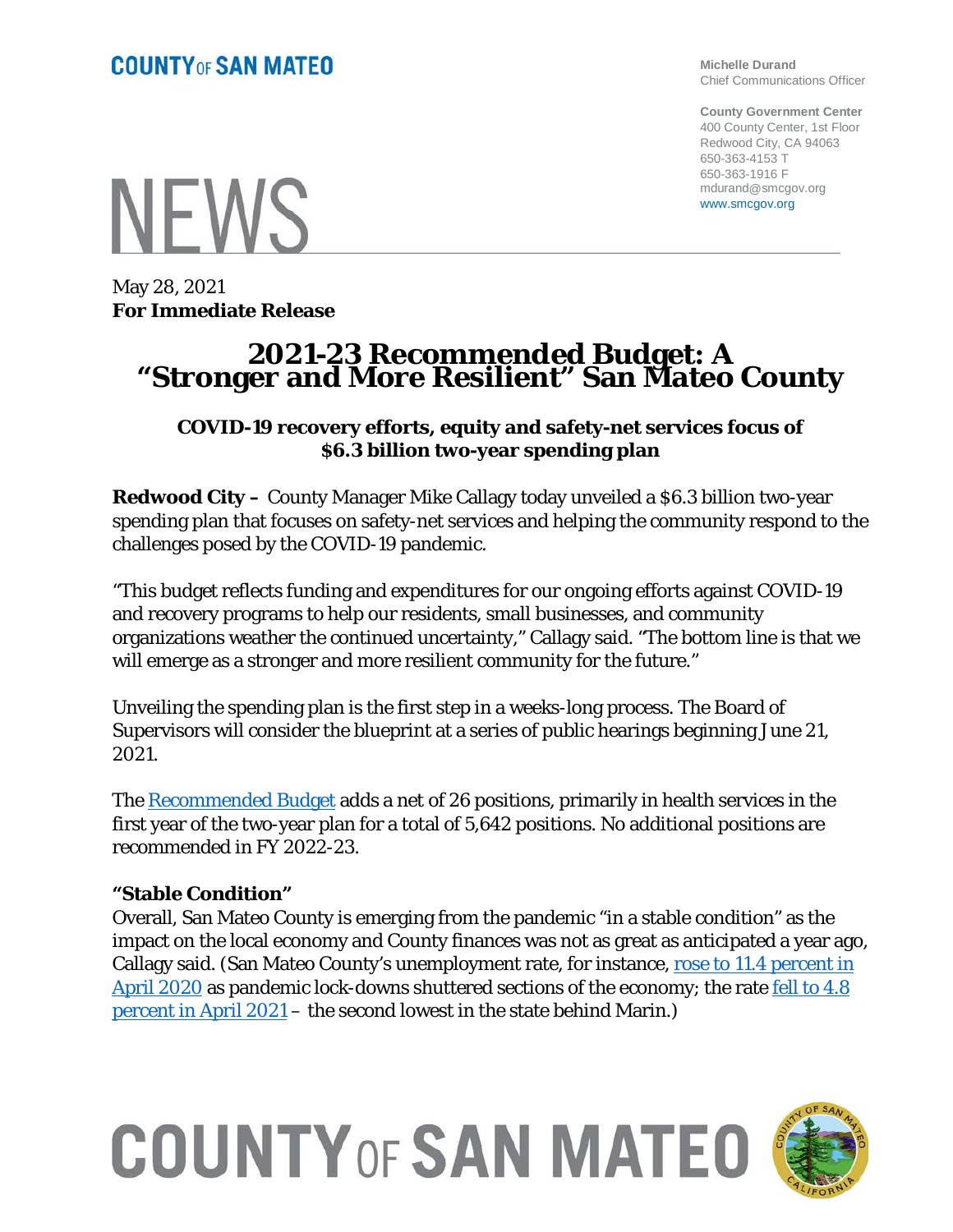While job losses have declined, the overall impact on the economy is an open question: the restaurant and retail industries are only starting to come back while passenger traffic at San Francisco International Airport – a major economic engine for the county through tourism and trade – is not expected to return to pre-pandemic levels for several years.

"While we have many reasons to be optimistic as we emerge from the pandemic, this budget also reflects the need for restraint and caution, even as we make investments to build a stronger foundation for recovery," Callagy said.

The Recommended Budget provides the Board with a strong foundation with the flexibility to continue to respond to the pandemic.

### **Priorities in Recommended Budget:**

 $\triangleright$  Accelerate efforts to end homelessness by providing funds [to operate three hotels](https://www.smcgov.org/covid-19-housing-and-homelessness) purchased during the pandemic, two to provide intensive services for persons experiencing homelessness and one for long-term housing for vulnerable seniors. Funds are also proposed for remodeling and improving facilities at the Safe Harbor and Maple Street shelters.

"The COVID-19 pandemic, and the acute risks it poses to those currently or at risk of experiencing homelessness, quickly made it clear that we must act decisively to end homelessness within our community," Callagy said.

 Raise early-learning reading scores and improve school attendance with \$16.2 million over two years in [Measure K funds](https://cmo.smcgov.org/measurek) to continue the successes of [The Big Lift,](https://www.thebiglift.org/) a partnership with schools, libraries and community partners.

 $\triangleright$  Help the county's most vulnerable residents by providing funds to replace the aging Cordilleras mental health facility [with a new campus](https://cmo.smcgov.org/blog/2021-04-28/fresh-start-treating-mental-illness) that will provide state-of-the-art care for adults with a severe mental illness.

 Enhance the quality of life for all with major upgrades to Coyote Point, Memorial and Flood parks and continue to convert the 56-acre [Tunitas Creek beach property](https://parks.smcgov.org/tunitas-creek-beach-improvement-project) into the newest County park.

 $\triangleright$  Pursue social equity in services and internal practices with the hiring of a new chief equity officer in the County Manager's Office to coordinate countywide efforts to develop and implement policies and programs to advance equity.

# **COUNTY OF SAN MATEO**